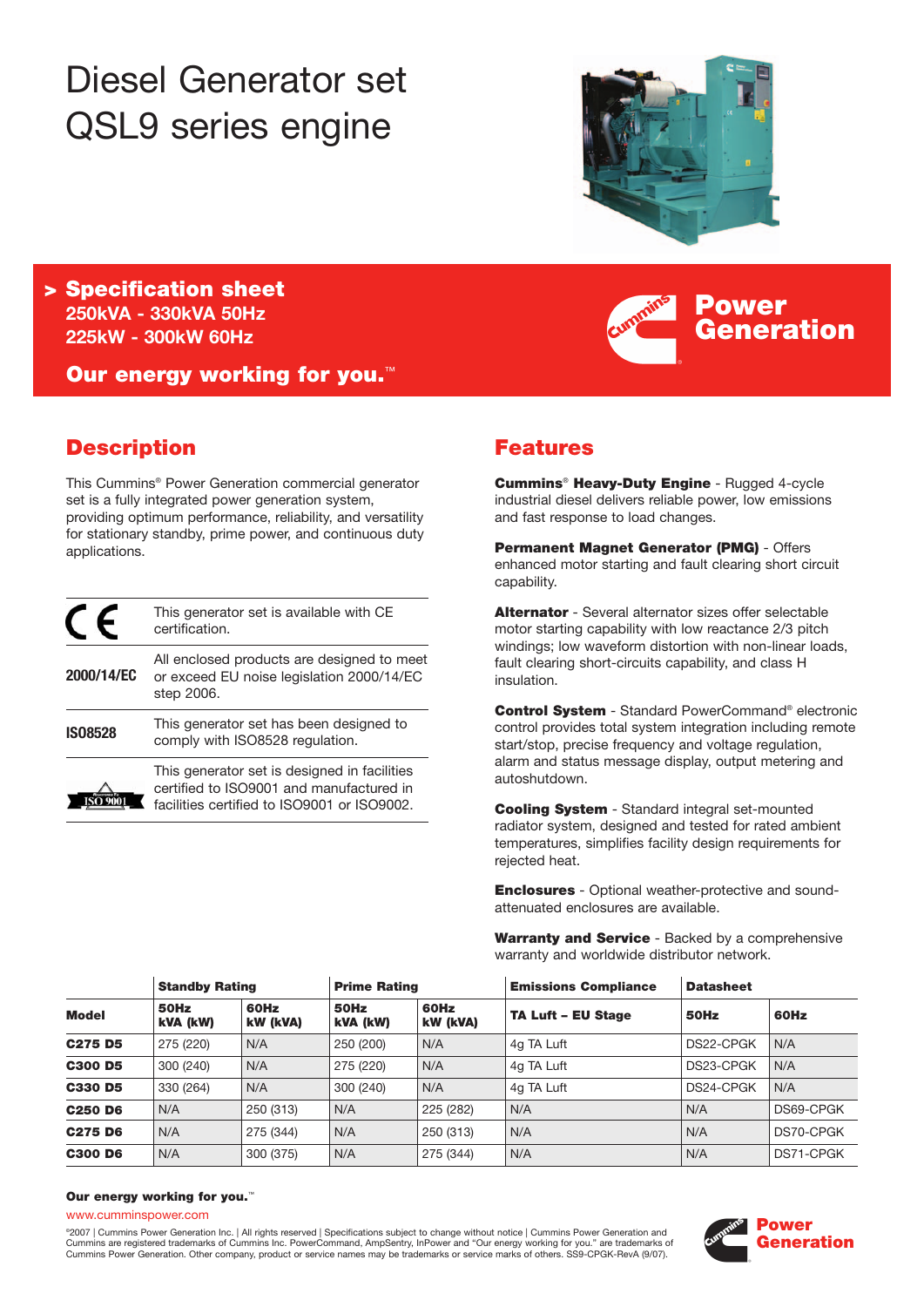# **Generator Set Specifications**

| Governor Regulation Class                | ISO8528 G2                        |
|------------------------------------------|-----------------------------------|
| Voltage Regulation, No Load to Full Load | $±1\%$                            |
| Random Voltage Variation                 | $+1\%$                            |
| <b>Frequency Requiation</b>              | <b>Isochronous</b>                |
| Random Frequency Variation               | $± 0.5\%$                         |
| <b>EMC Compatibility</b>                 | BS EN 61000-6-4 / BS EN 61000-6-2 |

# **Engine Specifications**

| Design                             | 4 cycle, in-line, Turbo Charged, Air-cooled |
|------------------------------------|---------------------------------------------|
| Bore                               | 114 mm (4.5in)                              |
| <b>Stroke</b>                      | 145 mm (5.7in)                              |
| Displacement                       | 8.8 liter (543 in3)                         |
| Cylinder Block                     | Cast iron, 6 cylinder                       |
| <b>Battery Capacity</b>            | 100A/hr                                     |
| <b>Battery Charging Alternator</b> | 70 amps                                     |
| <b>Starting Voltage</b>            | 24 volt, negative ground                    |
| Fuel System                        | Direct injection                            |
| <b>Fuel Filter</b>                 | Spin on fuel filters with water separator   |
| Air Cleaner Type                   | Dry replaceable element                     |
| Lube Oil Filter Type(s)            | Spin on full flow filter                    |
| <b>Standard Cooling System</b>     | 122°F (50°C) ambient radiator               |

# **Alternator Specifications**

| Design                                | Brushless single bearing, revolving field                    |
|---------------------------------------|--------------------------------------------------------------|
| Stator                                | $2/3$ pitch                                                  |
| Rotor                                 | Single bearing, flexible disc                                |
| <b>Insulation System</b>              | Class H                                                      |
| <b>Standard Temperature Rise</b>      | $125 - 163^{\circ}$ C Standby                                |
| <b>Exciter Type</b>                   | <b>Self Excited</b>                                          |
| <b>Phase Rotation</b>                 | A (U), B (V), C (W)                                          |
| <b>Alternator Cooling</b>             | Direct drive centrifugal blower fan                          |
| AC Waveform Total Harmonic Distortion | No load $<$ 1.5%. Non distorting balanced linear load $<$ 5% |
| Telephone Influence Factor (TIF)      | <50 per NEMA MG1-22.43                                       |
| Telephone Harmonic Factor (THF)       | <2%                                                          |

# **Available Voltages**

| 50Hz Line - Neutral / Line - Line |                 | 60Hz Line – Neutral / Line – Line |                 |  |
|-----------------------------------|-----------------|-----------------------------------|-----------------|--|
| •255/440                          | $\cdot$ 115/200 | $\bullet$ 277/480                 | • 139/240       |  |
| • 240/416                         | • 110/190       | •255/440                          | $\cdot$ 127/220 |  |
| •230/400                          |                 | $\cdot$ 220/380                   | • 120/208       |  |
| •220/380                          |                 | •240/416                          |                 |  |

# **Generator Set Options**

# **Engine**

- Compliance CE Certification (Guarding)
- H/D Air Cleaner

# **Alt**

- Exciter / Voltage Regulator PMG 3 Phase Sensing
- Heater Alternator

# **Exhaust Options**

- Exhaust Silencer Industrial (9dB), in line
- Exhaust Silencer Residential (25dB),
- in line
- Installation Kit Industrial Silencer
- Installation Kit Residential Silencer
- **Fuel System**
- Pump Fuel Transfer, Electric

## **Miscellaneous Options**

- Silenced enclosure
- 4 Pole MCCB
- Battery Charger (Loose)
- Coolant Heater
- Control End Mount
- Narrow Skid c/w fuel tank

# **Controller**

- Shutdown Low Fuel Level
- Warning Low Fuel Level
- Shutdown Earth Fault, Single Set
- Warning High Fuel Level
- Alarm Audible, Common Alarm
- Annunciator 20 Channel, Loose
- Battery Charger (Fitted)
- Shutdown High Alternator Temperature
- Set Control None

# **Warranty**

- Warranty 2 Year Extended Prime
- Warranty 5 Year Extended Standby

\*Note: Some options may not be available on all models – consult factory for availability.

# **Our energy working for you.**™

# www.cumminspower.com

°2007 | Cummins Power Generation Inc. | All rights reserved | Specifications subject to change without notice | Cummins Power Generation and<br>Cummins are registered trademarks of Cummins Inc. PowerCommand, AmpSentry, InPow Cummins Power Generation. Other company, product or service names may be trademarks or service marks of others. SS9-CPGK-RevA (9/07).

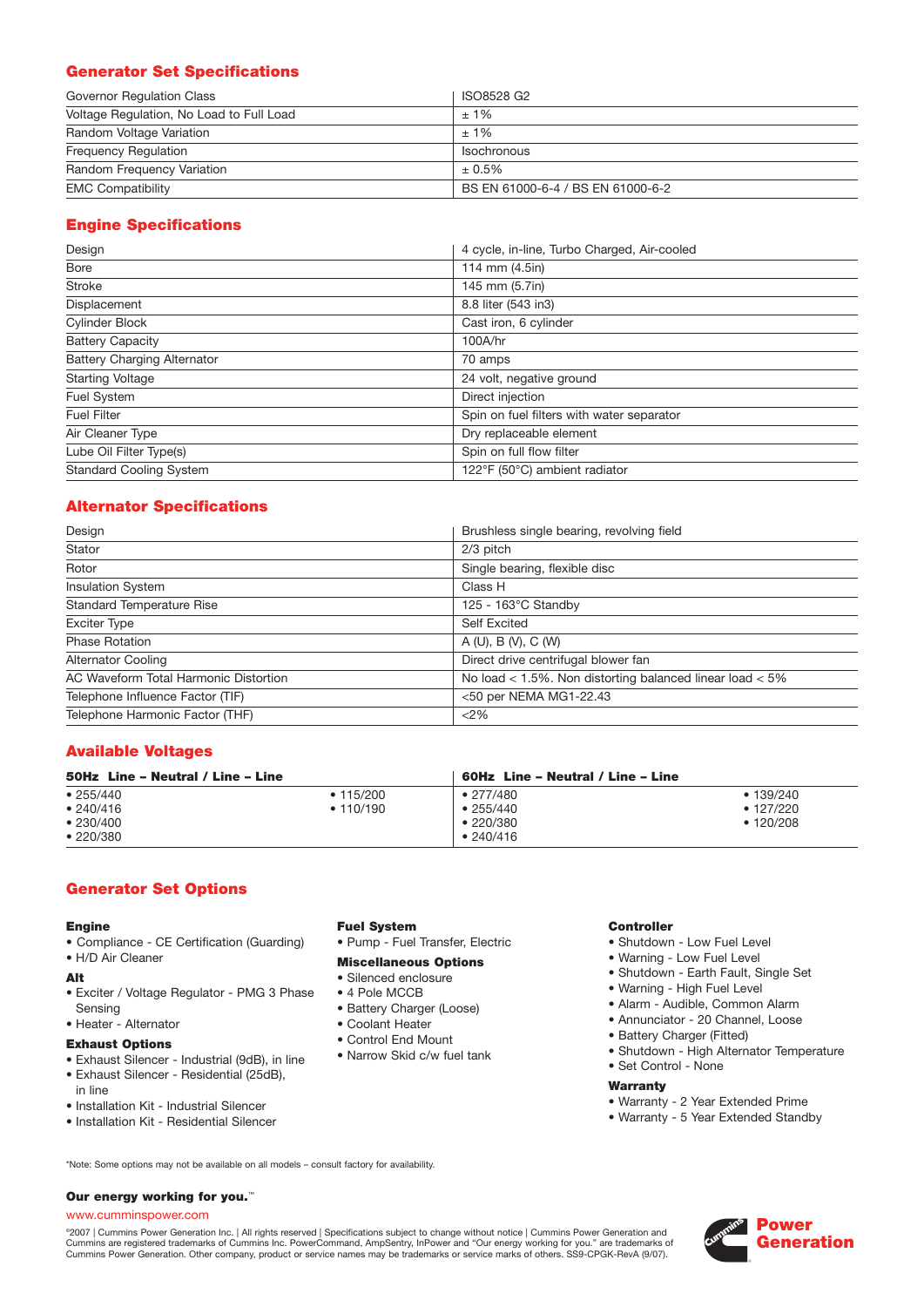# **Control System – PCC1301**

The PowerCommand™ 1301 Control is a microprocessor-based generator set monitoring, and control system. The control provides a simple operator interface to the generator set, digital voltage regulation, digital engine speed governing, start / stop control, and protective functions.

The PowerCommand™ 1301 generator set control is suitable for use on a wide range of generator sets in nonparalleling applications.

The PowerCommand™ Control can be configured for any frequency, voltage and power connection configuration from 120 to 600VAC for for 50Hz or 60Hz operation.

Power for the control is derived from the generator set starting batteries. The control functions over a voltage range from 8VDC to 35VDC.

### **Major Features**

- 12 or 24 VDC Battery Operation.
- Digital Engine Speed Governing (optional) to provide isochronous frequency regulation.
- Digital Voltage Regulation Full wave rectified single phase (line to line) sensing.
- Generator Set Monitoring. Monitors status of all critical engine and alternator conditions functions.
- Engine Starting includes relay drivers for start, fuel shut off (FSO), and glow plug.
- Configurable Inputs and Outputs. Two discrete inputs and two dry contact relay outputs.
- Generator set Monitoring: Displays status of all critical engine and alternator generator set functions.
- Smart Starting Control System: Integrated fuel ramping to limit black smoke and frequency overshoot.
- Advanced Serviceability using InPower™, a PC-based software service tool.

# **Control System**

Includes all functions to locally or remotely start and stop, and protect the generator set.

#### **Control Switch - RUN/OFF/AUTO**

OFF Mode - the generator set is shut down and cannot be started; as well as resets faults.

RUN mode the generator set will execute its start sequence.

AUTO mode, the generator set can be started with a start signal from a remote device.

**Status Indications** – The control has a lamp driver for external fault/status indication. Functions include:

The lamp flashes during preheat (when used) and while the generator set is starting.

READY TO LOAD - flashing until the set is at rated voltage and frequency, then on continuously.

Fault conditions are displayed by flashing a two-digit fault code number..

**LED Indicating Lamps** – (optional display) includes

LED indicating lamps for the following functions: Not in auto Remote start Warning Shutdown Auto Run

**Remote Emergency Stop Switch Input.** Immediate shut down of the generator set on operation.

#### **Base Engine Protection**

Overspeed shutdown Low oil pressure shutdown High engine temperature shutdown Underspeed/sensor fail shutdown Fail to start Baterry charging alternator fail warning

# **Options**

Digital Engine Speed Governing to provide isochronous frequency regulation.

Operator Display Panel an easy to use operator display of critical parameters and operating history.



#### **Our energy working for you.**™

www.cumminspower.com

©2007 | Cummins Power Generation Inc. | All rights reserved | Specifications subject to change without notice | Cummins Power Generation and Cummins are registered trademarks of Cummins Inc. PowerCommand, AmpSentry, InPower and "Our energy working for you." are trademarks of Cummins Power Generation. Other company, product or service names may be trademarks or service marks of others. SS9-CPGK-RevA (9/07).